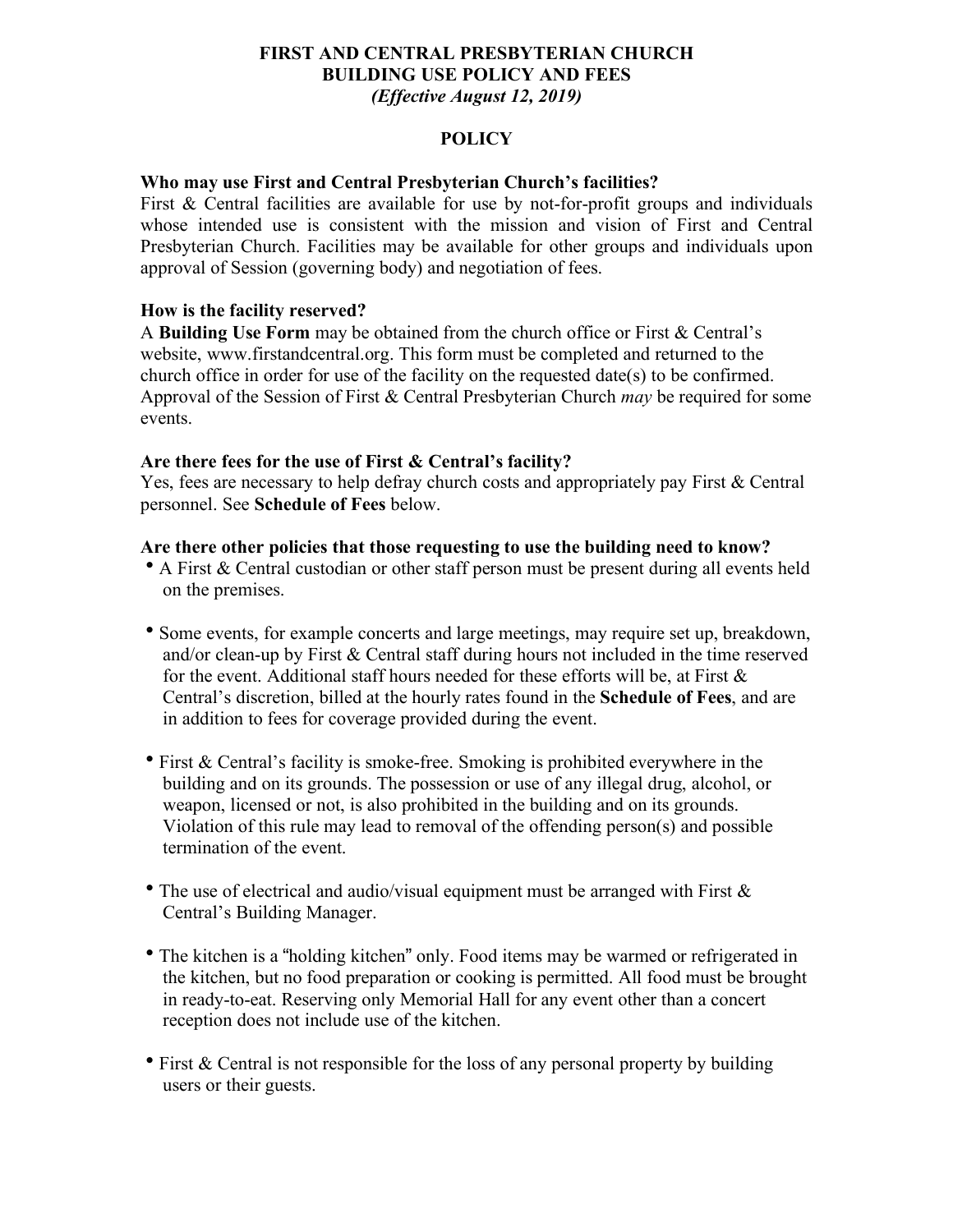#### **FIRST AND CENTRAL PRESBYTERIAN CHURCH BUILDING USE POLICY AND FEES** *(Effective August 12, 2019)*

#### **What are First & Central's regular hours?**

Normal hours of operation are:

| Monday-Thursday: | $8:30$ a.m. $-9:00$ p.m. |
|------------------|--------------------------|
| Friday:          | $8:30$ a.m. $-3:30$ p.m. |

#### **How and when should fees be paid?**

Building use fees must be paid to First and Central Presbyterian Church, via check or cash prior to the day of the scheduled event unless other arrangements are agreed to in advance. Any fee for additional staff hours (for example those needed for set-up or breakdown) that were not included in the initial payment will be billed by First & Central and are due upon receipt of the invoice.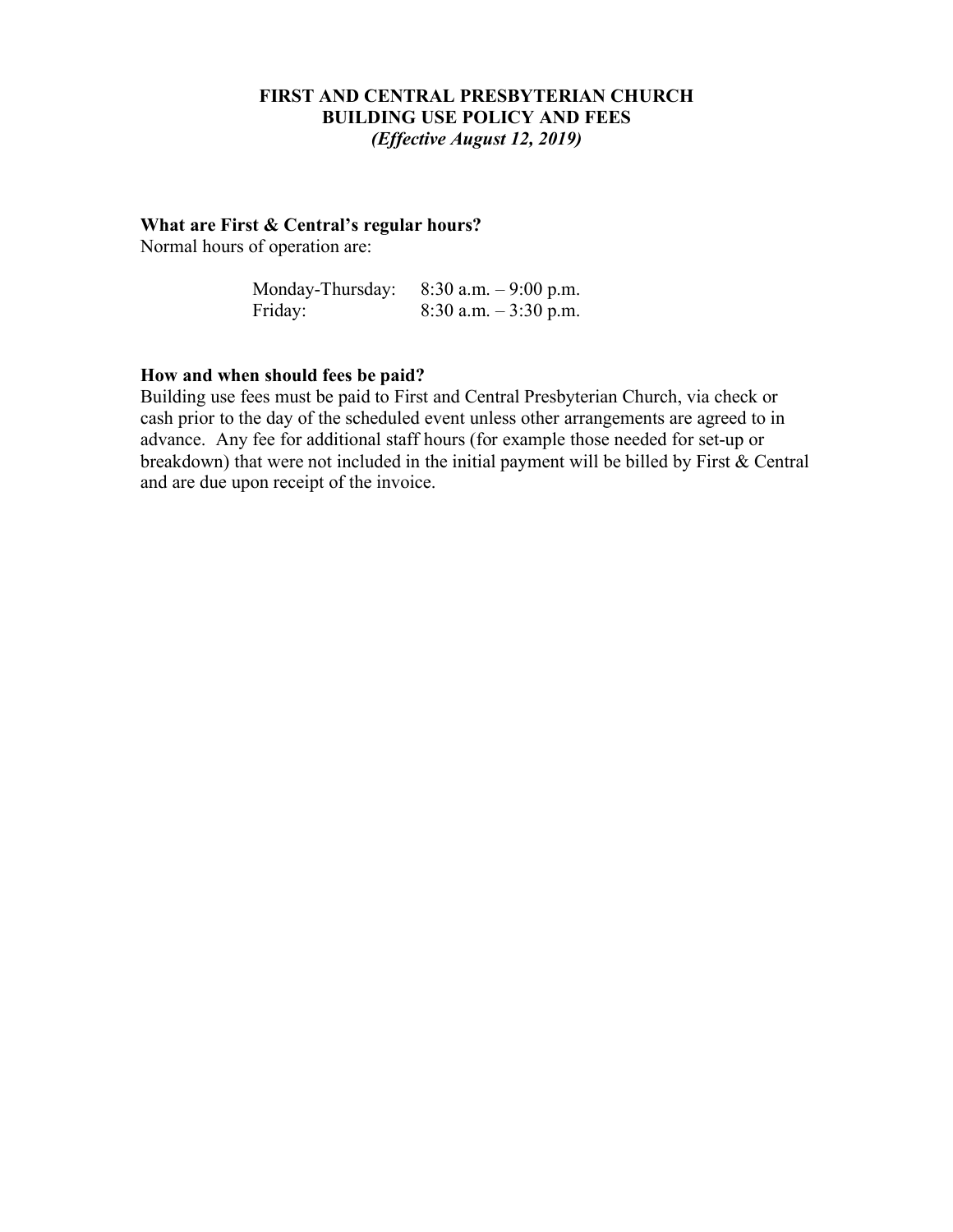#### **NOT-FOR-PROFIT AND INDIVIDUAL SCHEDULE OF FEES**

#### **For MEETINGS (up to two hours) by groups** *not* **related to First and Central Presbyterian Church.**

#### **Room:**

| DuVal Room (seating capacity 30)       | \$50.00  |  |
|----------------------------------------|----------|--|
| Memorial Hall (seating capacity 200)   | \$100.00 |  |
| Holding Kitchen (no cooking permitted) | \$50.00  |  |
| Room 208 (seating capacity 20)         | \$50.00  |  |
| Choir Room (seating capacity 30)       | \$75.00  |  |

Fees for longer times, for events other than meetings, for rooms not listed, or for times not during regular hours are by special arrangement.

#### **For CONCERTS by groups** *not* **related to First & Central.**

It is assumed that concerts will NOT take place during regular hours.

| Use of Sanctuary (seating capacity 350)                         |              |
|-----------------------------------------------------------------|--------------|
| Includes one $2\frac{1}{2}$ hour rehearsal during regular hours | \$200.00     |
| Extra rehearsals, each                                          | \$75.00      |
| Use of Steinway grand piano and/or organ                        | Included     |
| Tuning of piano (to be arranged by First & Central)             | \$130.00     |
| After-concert Reception, including use of holding kitchen       |              |
| Memorial Hall                                                   | \$100.00     |
| DuVal Room                                                      | \$50.00      |
| Personnel Costs (2-hour minimum)                                |              |
| Custodian                                                       | \$20.00/hour |
| Building Manager (at church's discretion)                       | \$30.00/hour |

#### **For WEDDINGS**

Please see separate wedding policy booklet and fees.

### **For MEMORIAL SERVICE/FUNERALS**, Sanctuary:  $$200.00$

Additional fees will apply for custodians, musicians, reception, etc.

This policy and quoted fees are subject to change without notice.

Circumstances not addressed by this policy may be accommodated by First & Central and should be discussed first with its Building Manager who will bring any requests to the Head of Staff and Session as needed.

First & Central's Head of Staff is responsible for administering this policy.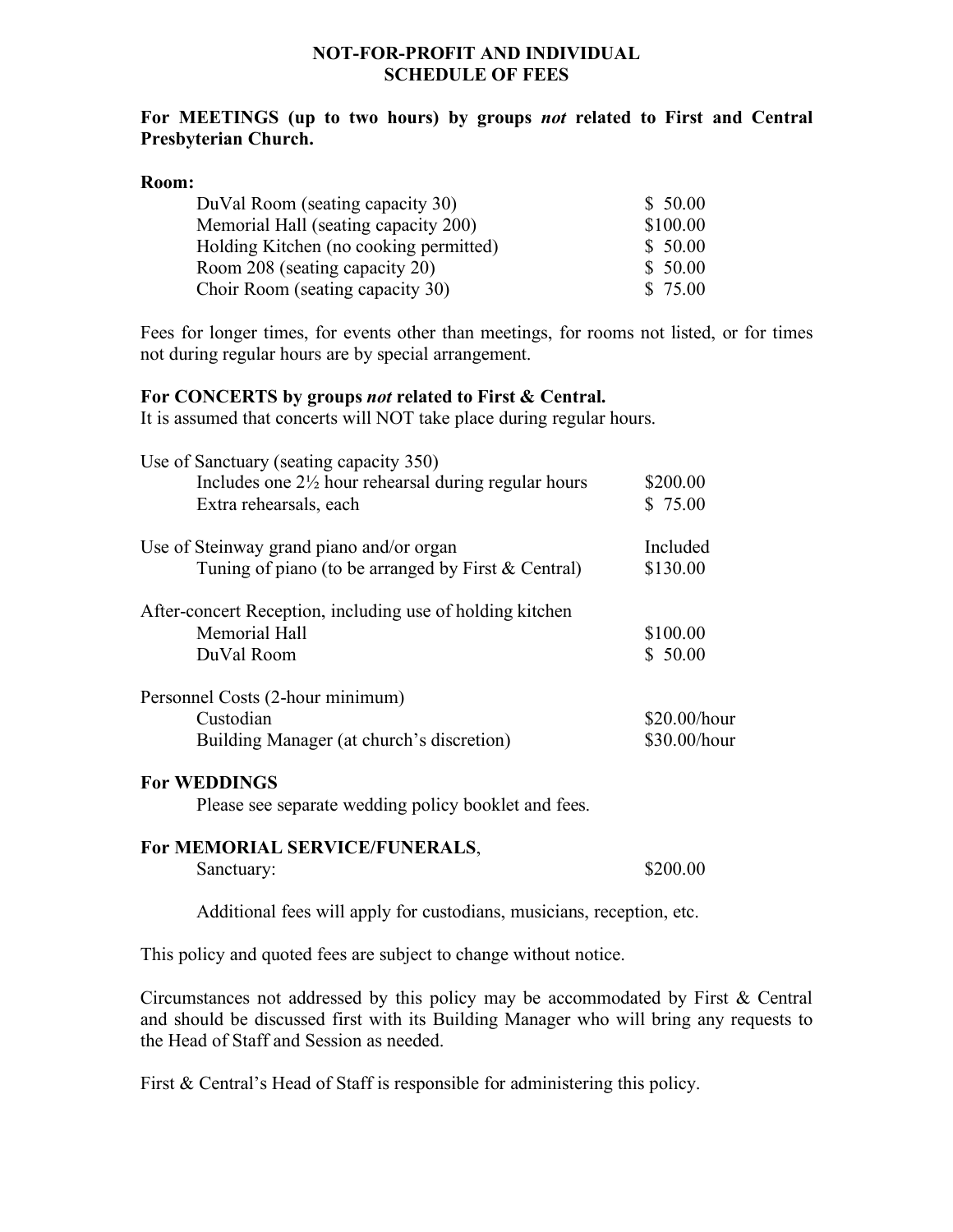# **Building Use Form**

First & Central Presbyterian Church 1101 North Market Street Wilmington, DE 19801 Phone: 302-654-5371

## **Complete and return to request reservation**

| Event Description                                                                |  |  |
|----------------------------------------------------------------------------------|--|--|
|                                                                                  |  |  |
|                                                                                  |  |  |
|                                                                                  |  |  |
|                                                                                  |  |  |
|                                                                                  |  |  |
| Approximate number of participants/ audience members____________________________ |  |  |
| Approximate number of performers or presenters _________________________________ |  |  |
|                                                                                  |  |  |
|                                                                                  |  |  |
|                                                                                  |  |  |
|                                                                                  |  |  |

 $\mathcal{L}_\mathcal{L} = \{ \mathcal{L}_\mathcal{L} = \{ \mathcal{L}_\mathcal{L} = \{ \mathcal{L}_\mathcal{L} = \{ \mathcal{L}_\mathcal{L} = \{ \mathcal{L}_\mathcal{L} = \{ \mathcal{L}_\mathcal{L} = \{ \mathcal{L}_\mathcal{L} = \{ \mathcal{L}_\mathcal{L} = \{ \mathcal{L}_\mathcal{L} = \{ \mathcal{L}_\mathcal{L} = \{ \mathcal{L}_\mathcal{L} = \{ \mathcal{L}_\mathcal{L} = \{ \mathcal{L}_\mathcal{L} = \{ \mathcal{L}_\mathcal{$